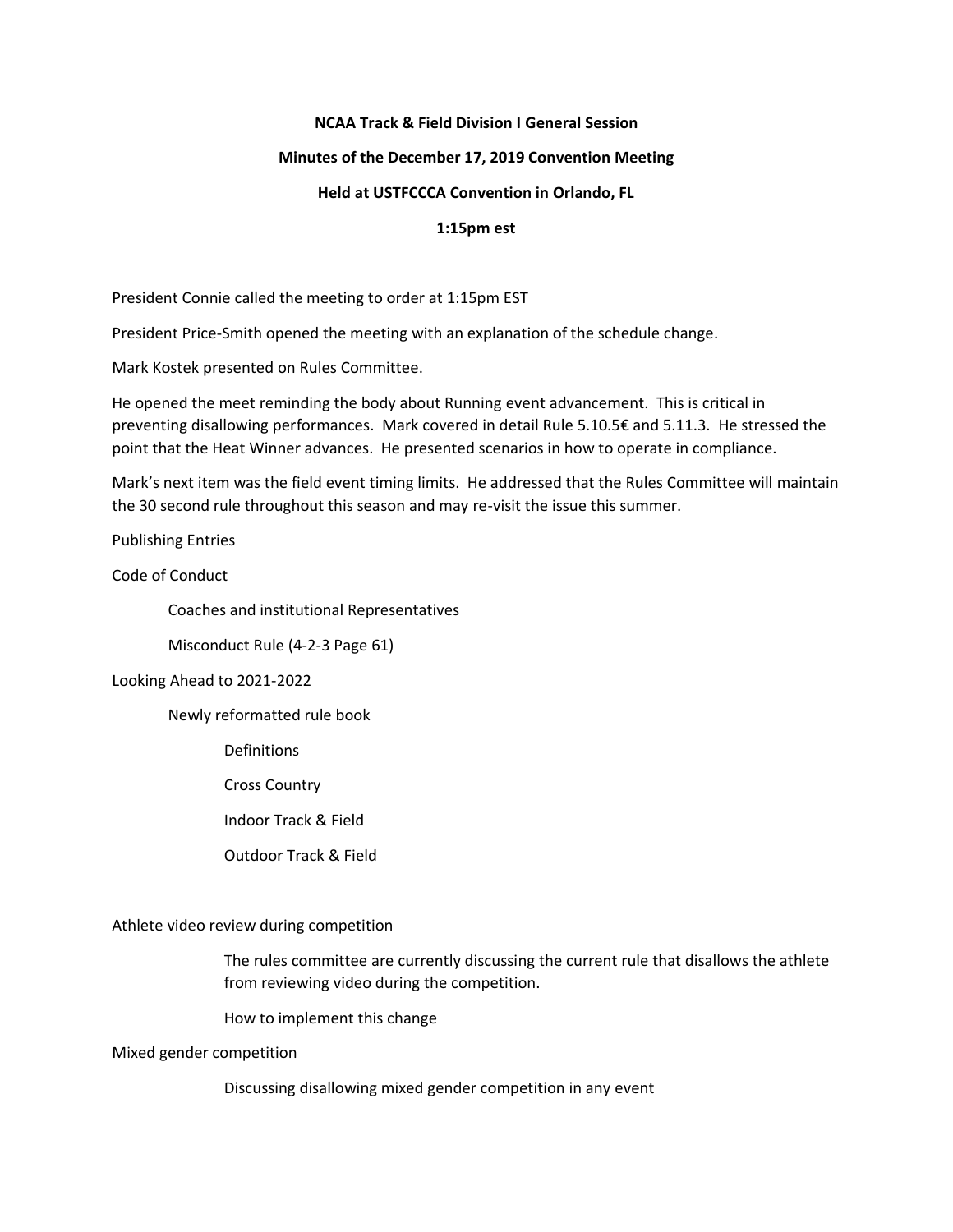## NCAA definition separates genders as sports (men's & women's)

Please do not hesitate to contact him or the committee.

He reminded the group that the surveys that come out help to give them feedback and participation is critical. Rule Change year w/ a deadline of May  $1<sup>st</sup>$ .

The next presentation was from Michael Riley, CEO of Track Town USA. Michael provided brief updates for the trials in June. He stress that they are interested in hearing from the body in how they can make the environment better. He covered field event sites, warm up facilities, athlete flow, and the familiarity of coming to compete in Eugene. He asked for input regarding coaches boxes. Lyft and Uber are now operational. The residence halls are open as well for accommodations. Tickets will open in the winter of 2020. If you have VIPs please reach out and they will provide assistance in taking care of these people. He asked if anyone is interested in assisting with the Olympic Trails please let him know. Please contact him at [info@tracktownusa.com](mailto:info@tracktownusa.com) or via social media.

President Price-Smith approved the minutes from the 2018 convention as written.

President Price- Smith addressed the idea of how to make track events more attractive. She probed the body on how we can accomplish this task. The floor was opened for comments.

Last year during breakouts issues we analyzed between divisions and the percentages between each.

Loosing Men's track and field programs are different between Group of 5 vs Autonomy 5 and are looking for breakout sessions on how to keep men's programs.

President Price-Smith addressed the situation and agreed to make time for confronting the issue.

The meeting was adjourned at1:48pm est.

**NCAA Track & Field Division I General Session Minutes of the December 17, 2019 Convention Meeting Held at USTFCCCA Convention in Orlando, FL**

**4:00pm est**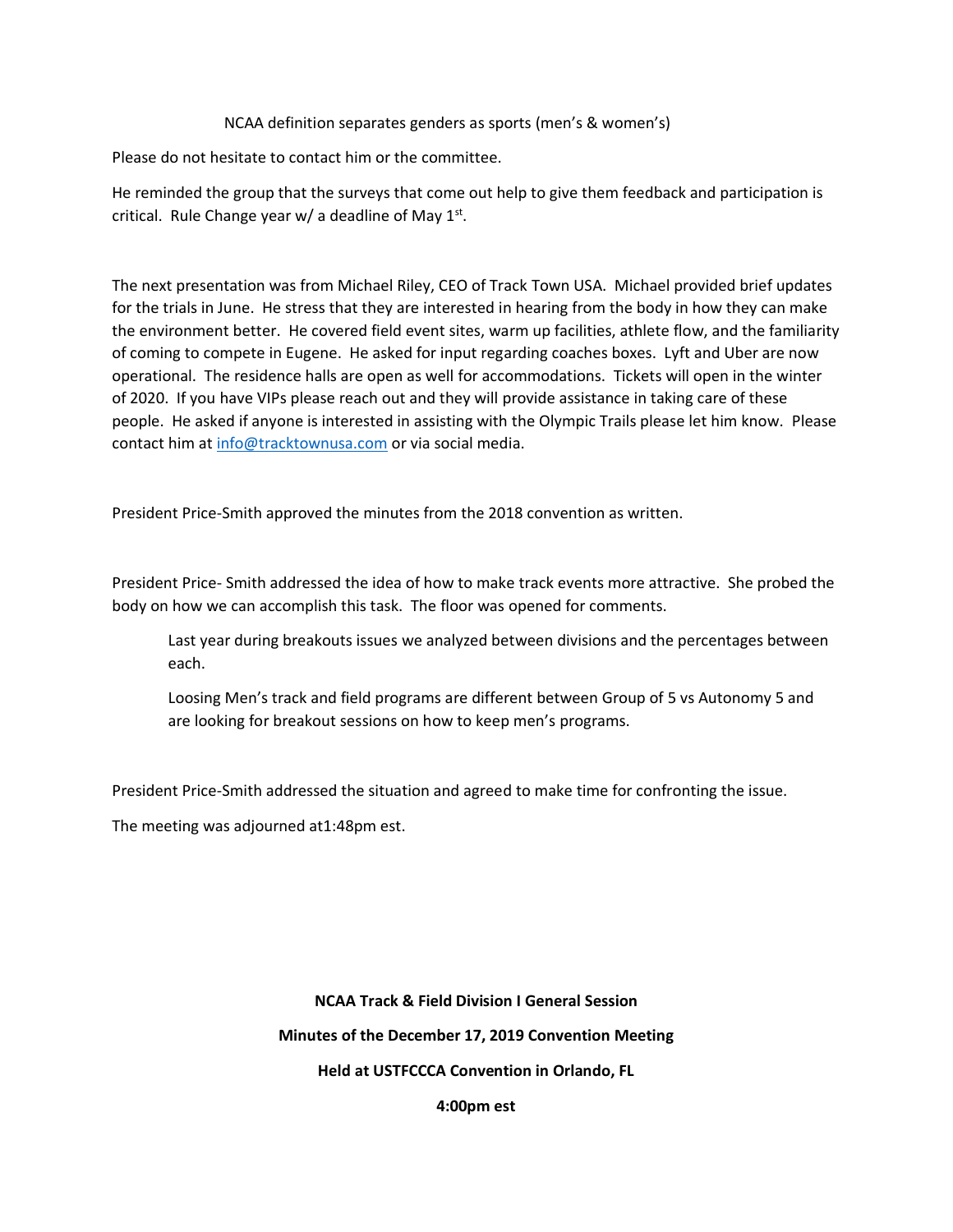President Connie called the meeting to order at 4:00pm EST

President Price-Smith opened the meeting with an announcement. There is a need to breakout into Autonomy/other groups. The breakout will occur in place of tomorrow's meeting.

She proceeded to thank the exec committee for their hard work.

President Price- Smith gave a board of directors report to the body. She highlighted key points discussed and reinforced Dennis Shaver's report at the opening session.

Jeff Mlynski addressed the body regarding the ncaa sport committee. His presentation covered results reporting. Please upload your results on time. The indoor  $t\&f$  schedule. The 1<sup>st</sup> running event in each day will be the pent and hept 800 and 1000m. He discussed breaking up the schedule of the 5k and 200m. Outdoor prelim schedule items:

Events moved up 2.5hrs

The 10k will remain as schedule with will create a time gap

Saturday events will only move up 1 hour

Big Cycle 2022-2026

Complete bid by February 2020-Sept. 2020

Sites announced Fall 2020.

President Price-Smith had committee members present Playing Rules Passed by other events. Corey Mistretta presented the Horizontal Jump Protest Simplification and opened the floor for discussion.

No discussion

Change meet scoring guidelines- meets with fewer that five teams. Ta' Frias presented.

No discussion

Shantel Twiggs presented the Change meet scoring guidelines-no team score. The floor was open for discussion.

No discussion

Submitted Proposals

Nate brown presented Allowable Precipitation in Jumping Events. The floor was open for discussion

Dennis Mitchel- wanted to provide a guideline for officials to go by under rainy conditions. He felt that the competition could be unfair.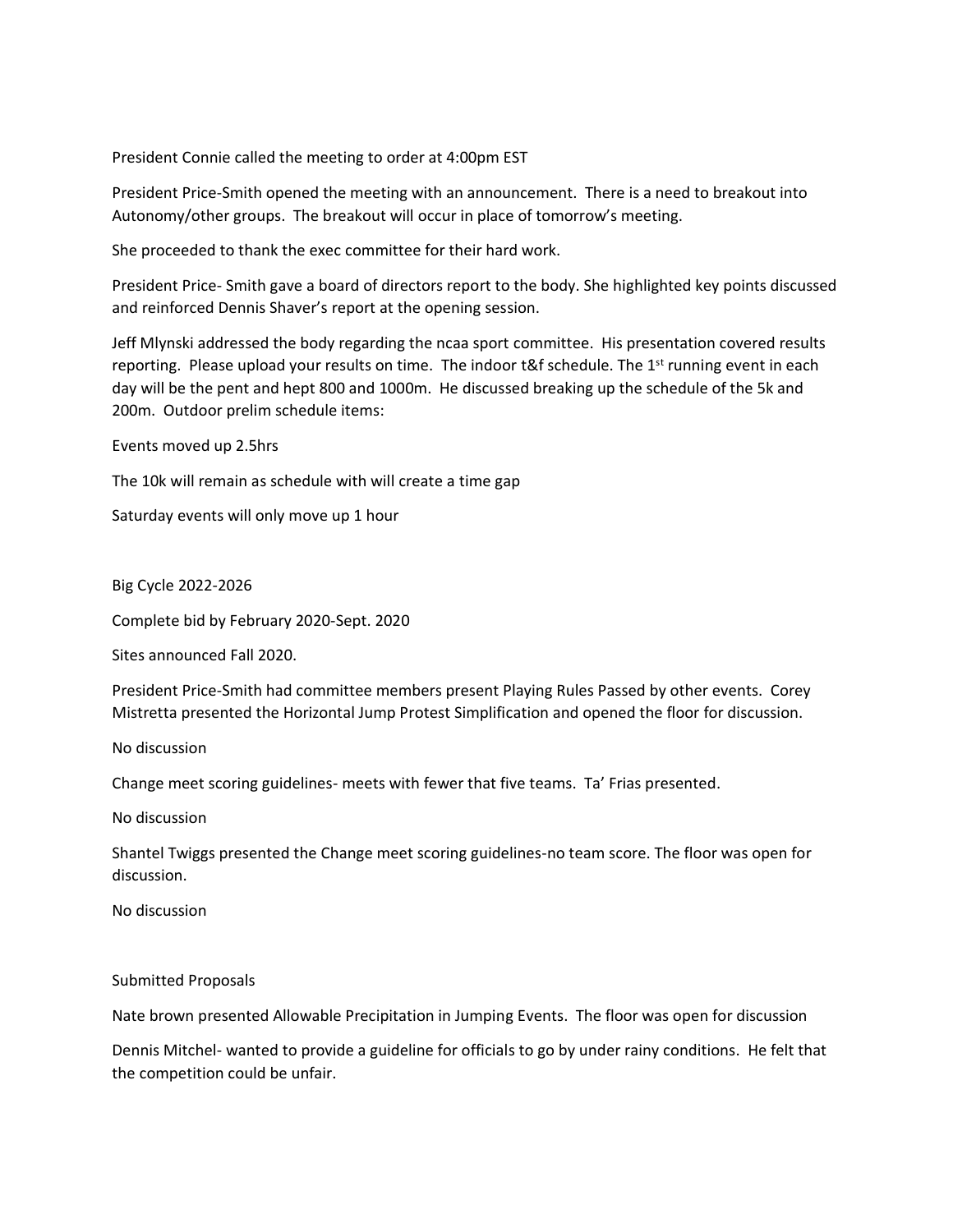Carl Lewis- asked about the injury factor of wet conditions at a meet concerning athletes slipping on the board.

Carl Lewis moved that this proposal be added to the voting ballot.

Motion carried unanimously

Ryan Herberling presented the proposal of Finals Qualification process to Increase collegiate opportunities. The floor was open for discussion.

Bob Braman- feels the unattached people enhance the meet. We do not want to take away from their opportunities.

Jess UNC- not understanding what we are asking.

Andrew Dobbs VT- the unattached athlete must have a mark to put them in the top 9

Damien Drummond presented proposal to eliminate honorable mention all-american award. The floor was opened.

#### No discussion

Dan Waters presented the proposal to Eliminate Track & Field Nomiations and election committee. The floor was opened.

Dennis Mitchell- looking for a more democratic process. Interested in a true ballot. Wants more people involved in the process

Connie Price-Smith- We sent a request out asking for names for nominations and only received three back.

Dennis- compared the current method to the communist party.

David Shoehalter- this is a very democratic party. Most of the people come from the conference reps on the executive committee. We discussed selecting more that one person so its not just a slate.

Shantel Twiggs- the bylaws state that we can have a ballot or a slate. It gives us options. And everyone has the option to come to the mic to recommend someone.

Dennis Shaver- agreed that the bylaws speak to this issue. Reinforced that this is democratic.

Angie Martin presented the proposal Event Area/Significant Issues Committee. The floor was opened

Dennis Mitchell-Really looking for more opportunities for coaches to get involved. Urged that we move forward with this as soon as possible.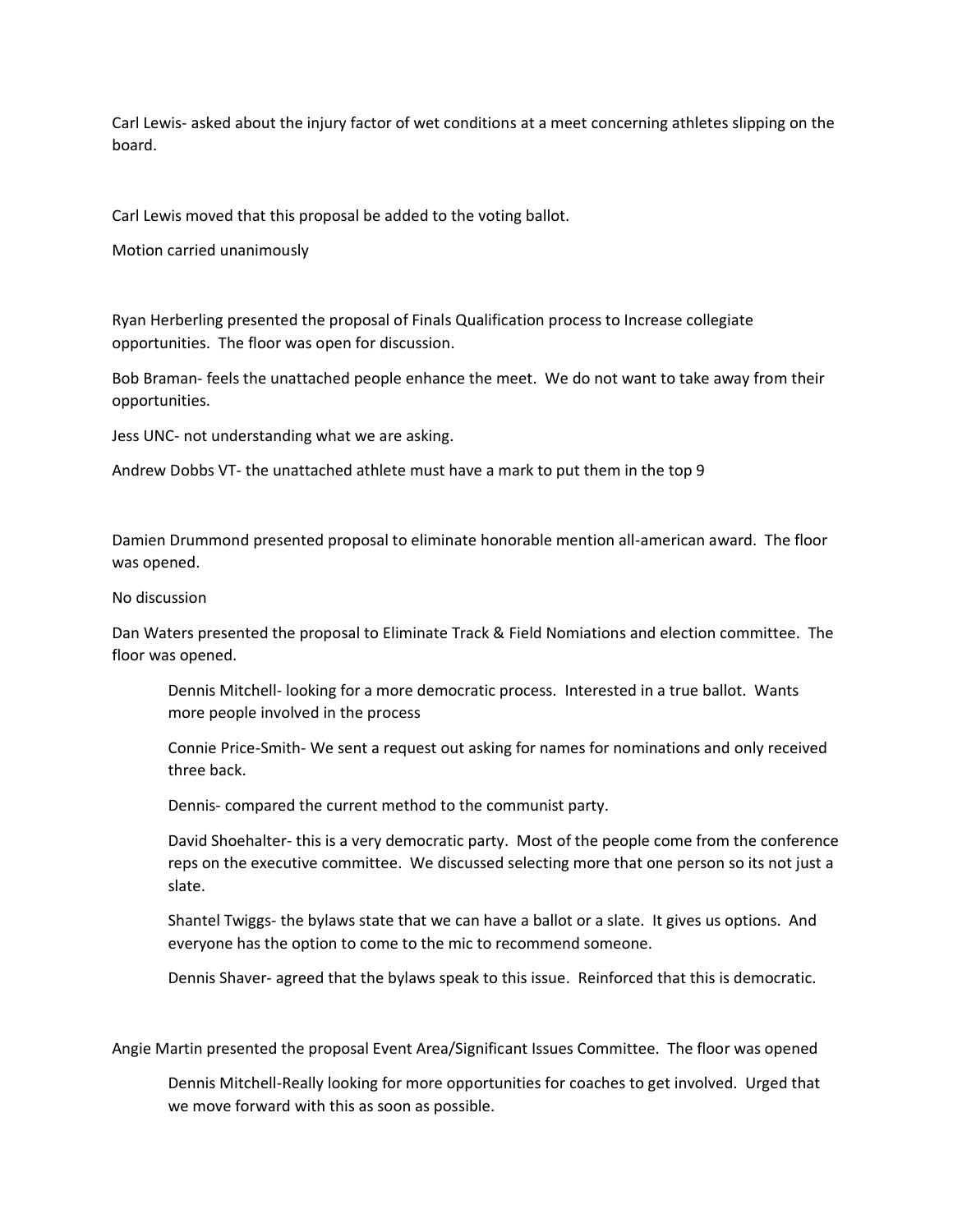Tim Cawley- I think its an excellent idea. Having the breakouts next year will get younger coaches invested.

Dennis Mitchell- Just because that the exec committee doesn't move forward with a proposal doesn't mean its dead. Bringing issues like this to the floor is okay. Just make a motion if you believe it the proposal.

Moved that we discuss this proposal in further

Unanimous

Kelly Carter- most of the problems on the floor arise because we don't get involved. Read the proposals and get involved.

Angie Martin-

It was moved to add this proposal to the ballot

Motion carried

Tim Cawley presented the proposal to Change Proposal Presentation by Adding Pros and Cons. The floor was opened.

Tim Cawley- we can't sway opinions more that we already are. It's a great idea.

Tim Cawley presented the proposal to Change 1500m in Outdoor track and field to the mile

Eric Houle Southern Utah- we need to spend more time how to promote our sport. We need to be thinking this way. Confirmed his support for his proposal.

LSU- we don't need to change. Fast is fast. Its not that different

Dave Smith- opposed to this. Doesn't think the mile conversion is not equivalent. Why would we disadvantage our kids. Neither will get the media more excited

Kevin Donner- I was originally in favor of the mile, but in the breakout sessions I heard good arguments. Get the publicity at your home meets and leave the 1500m at nationals

Leroy Burrell- we worry how the media will perceive us. Let's put out a clear consistent product.

UTEP- this change will not resurrect the sport. I don't like conversions. Time is time. We make the sport exciting.

Colorado State- if this were true, then the indoor meet would have more coverage

Boston- relatability will not help. Don't make our sport a spectacle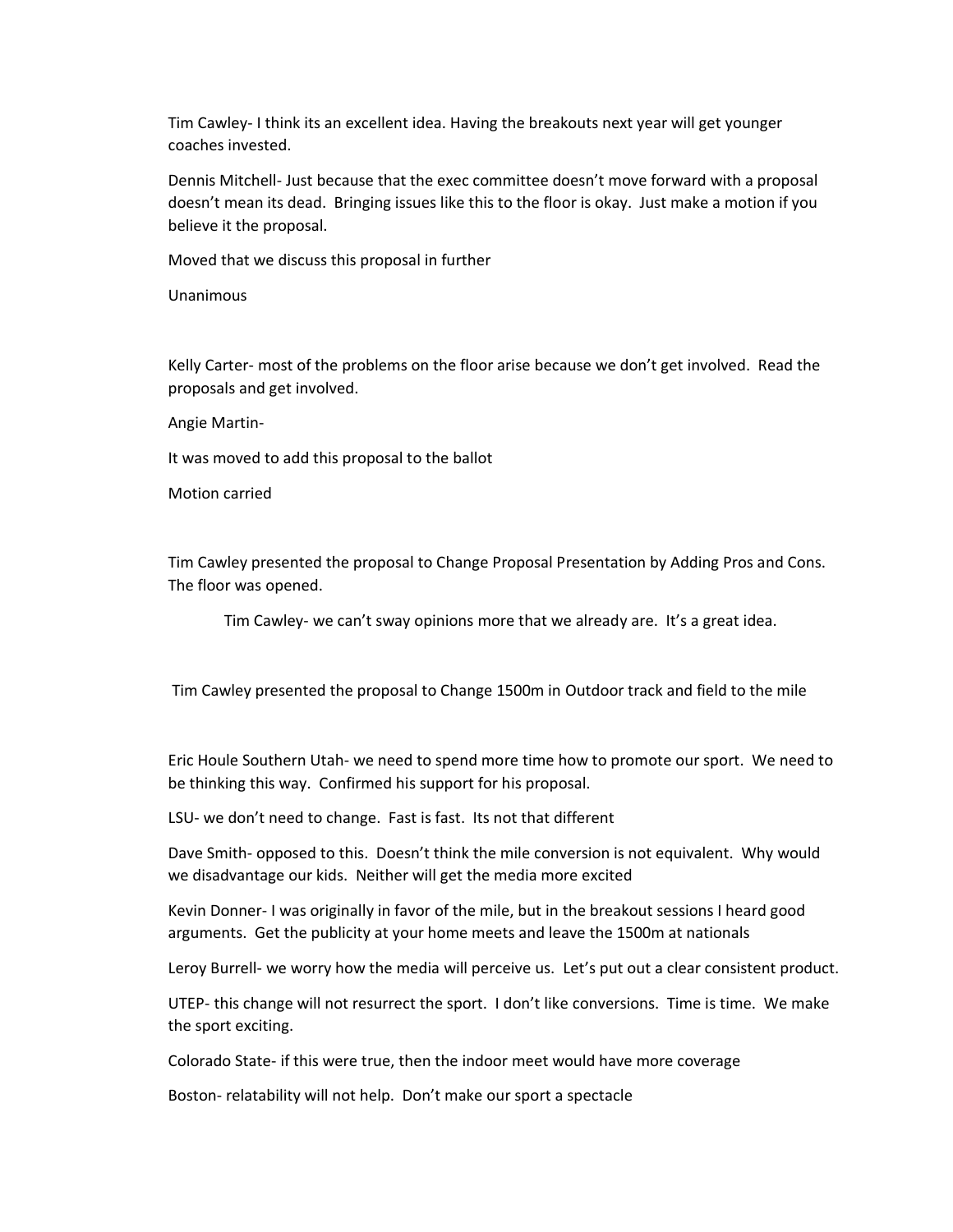Motion to add more time

Carried

New Mexico- if the media is interested in making a story, they will make one.

Coastal Carolina- We will hurt the progress we are making in the 1500.

Michigan- The specific difference in the start of the 1500 vs. the Mile. This is not the way to promote our sport.

Clarification was given regarding finals qualification process proposal

Motion to adjourn

Carried

Meeting was adjourned 5:07pm est

## **NCAA Track & Field Division I General Session**

### **Minutes of the December 18, 2019 Convention Meeting**

## **Held at USTFCCCA Convention in Orlando, FL**

President Connie called the meeting to order at 3:31pm EST

President Price-Smith opened the meeting with an Nomination & Election Report

The criteria for holding office was review.

The nominations for President was introduced by John Bell followed by the nominations for vice president.

The floor was opened for additional nominations. After hearing none the Submitted proposals were revied

Vewing videotaped attemps

Corey Mistretta presented the proposal and the floor was open for discussion.

Steve Rainbolt Witchita St.- very much in favor. Concerned about different venues an accessibility.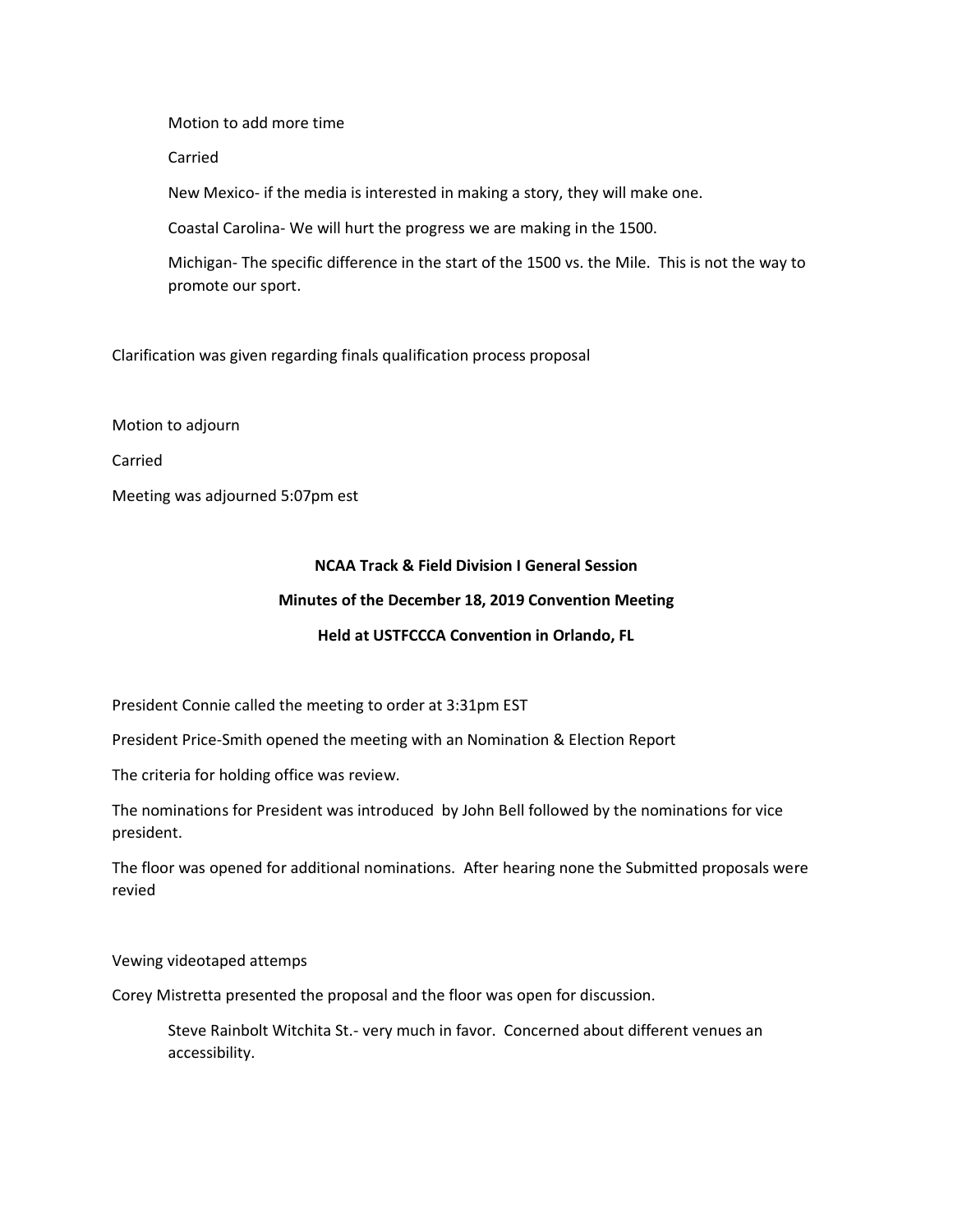Response from committee member, "You are correct, the committee could not answer how to implement this, but everyone wants it so we voted to approve.

Allow Limited Competitons While maintaining redshirt

Dan waters presented the proposal and the floor was opened for discussion.

Dan Waters- if there is going to be something coming, this is the cleanest version that we can take care of the situation.

Jesse Parker- Has there been any though about athletes running on relays

Shantel Twiggs- The relay is by school not by person

Andrew Dobbs- if you declare for conference and get hurt can you redshirt

Dan Waters- No running was your intent

Fjkfjkdjfkdlj- The relay point seem unfair

Dave- help me understand the declare part of the proposal

Dan Waters- The declaration was your intent to compete

Leroy Burrell- We debated this heavily, this was a compromise on everyone's stance. We were concerned about the implementation from the team sport vs. individual sport. But we came to a consensus to move forward.

Jon Kent- Why cant we mirror the football and xc models

Connie Price- Smith- this was debated and this is what we came up with

Alabama- if you don't have a conference meet

Kirk Elias- this has been revised a few times. The intent is to eliminate the medical redshirt, and scholarship issue. Trying to find a way to develop our athletes. And coaches that I ask were not in favor so this how it evolved.

Scott Hall- What about IC4A

Steve Rainbolt- I can't see going all the way to the conference championship. Move it back and I'm in favor.

Curtis Frye- I'm in favor. This helps me cleans things up for my redshirt athletes and compliance. I don't like the declaration part.

Dale- this is coming eventually, do we want to be told what it will be, or do we want set our own limitations.

Scott- first reaction was no. but I came around to feeling that it's a good proposal. Its clean for compliance, it does not hurt the national championships, everything about it seems positive and I support it in its current state.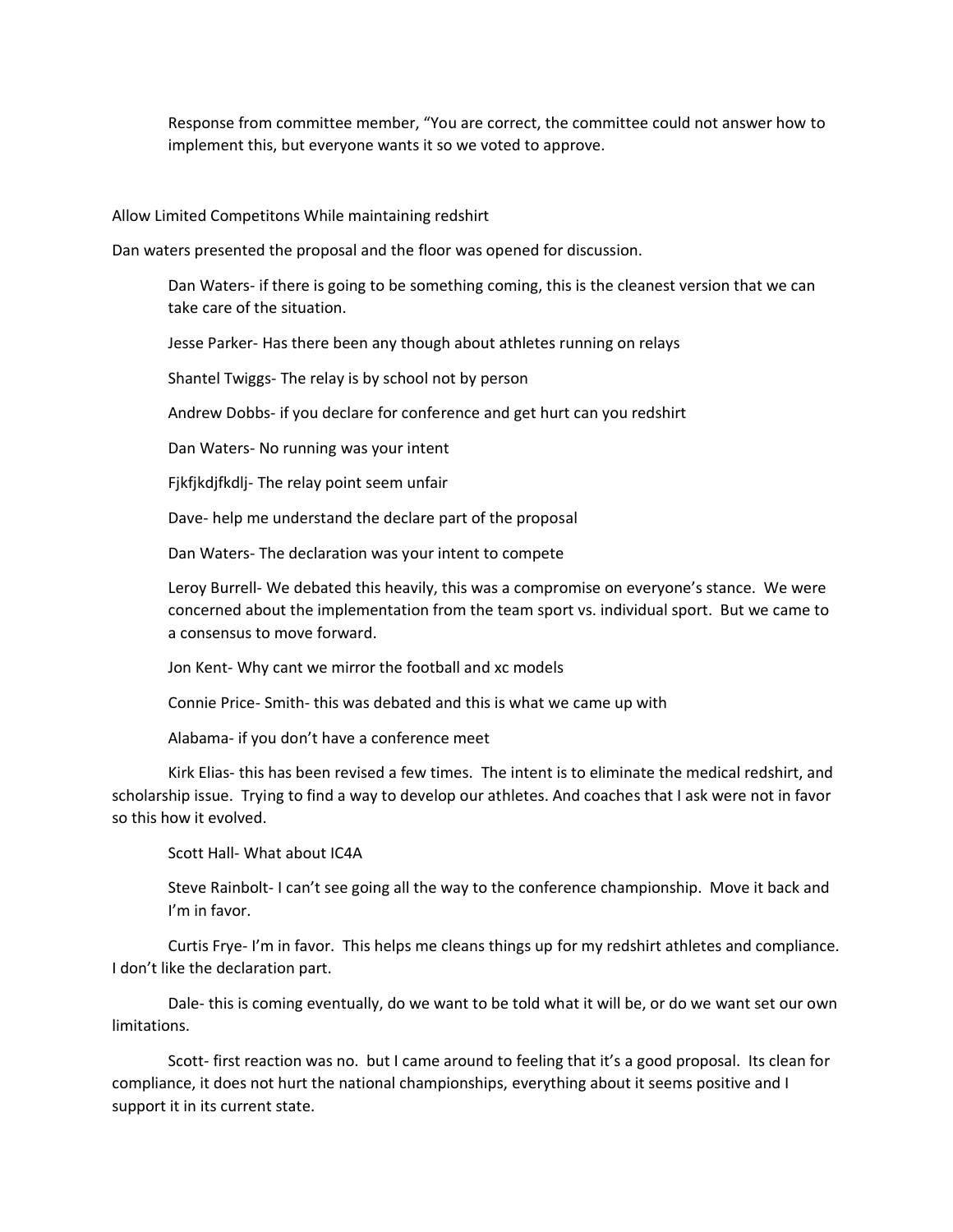Mike Espisito presented the proposal and read a statement from the executive committee

Dan Waters- I wanted everyone to know that this was heavily discussed and drafted Leroy Burrell- we cant make a proposal that we can't make

# **NCAA Track & Field Division I General Session Minutes of the December 19, 2019 Convention Meeting Held at USTFCCCA Convention in Orlando, FL**

President Connie called the meeting to order at 3:15pm EST

Laura Bowerman from New Mexico presented on the 2020 NCAA Indoor track & field championship. Their committee is hard at work preparing for a great championship. If anyone is interested in competing at the facility before the championship site, UNM will host 4 meets. If anyone has facility or meet questions, please contact her.

James Barr from the University of Texas presented on the 2020 NCAA Outdoor Championships. UT is happy to host the championship for the  $2^{nd}$  year. They are working with the city of Austin to provide the best student athlete experience possible. The format will be the same as it was in the past. Last year's meet produced several Collegiate Records. They are opening more warm-up area. There will be construction during the championships but everything has been accounted for to make the championship the best it can be. NCAA selects officials, but other staff are being vetted as we speak. Coaching boxes and other logistics are being vetted with the NCAA as well to provide the best experience. James continued to cover facility/ weather logistics with the body to finish his presentation. He closed by asking that anyone with feedback may contact him at anytime.

President Smith moved to other business asking the moderators to cover their breakout sessions.

Dan Waters reported that his group had a lively discussion covering the following:

Scholarship Increases- created a working group to provide feedback to the SEC about how we feel about the issue.

Pay for Play- there could be some positive things if properly guided. Talked about the ability to keep prize money. Not being considered a pro athlete until there is a deliverable contract. Created a working group to help research the issue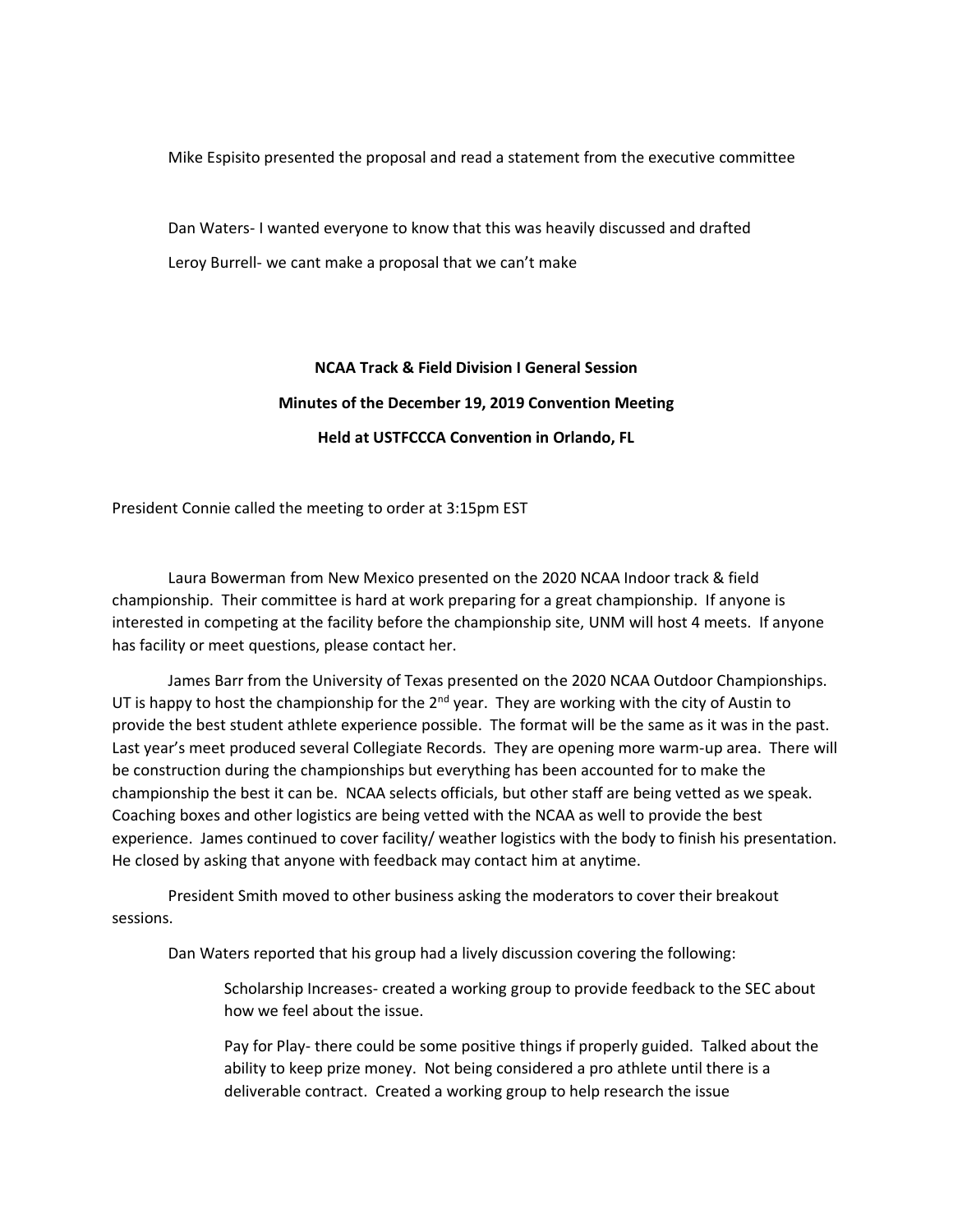Roster limitations

Developing True and Accurate Drug Testing at the NCAA- Dennis Shaver and Pat Henry are putting together logistic about how to implement a better test

Awards Ceremonies- How to stop declining attendance. Penalties were discussed. A proposal will be drafted for the next convention.

Media at the Convention- Producing exposure in our sport by inviting them here.

Women's Uniforms- wanted to amend the current policy to

Transgender Policy-

Leroy Burrell reported that his group enjoyed the discussion. The opportunity to dialogue was very valuable. His group discussed the following:

> Improve communication and relationship between Power 5, Group of 5, and the Super 22. When we have division, interactions like this are vital to bringing us together.

Loosing men's programs- in trying to fund football and basketball, funding for sports like ours gets cut.

Quality and availability of services at these schools- Huge disparity between revenue and nonrevenue generating sports.

SAAC- use this group to drive the needs of our sport.

Name, Likeness, and Image-

Performance at the National Championships- Trying to have success with fewer resources.

Knight Commission Letter- There will be a disparity of funding between institutions in the NCAA.

Action Items Defined:

Redefine success in the sport

Make women's track & field in the NCAA (money, scholarships)

Produce a survival plan for the sport

Modernize the sport of track and field

Work through this organization to professionalize the title of "Coach"

Ta' Frias reported for the Super 22 group. They discussed the following issues:

Concern of asking for more money. This may adversely affect men's programs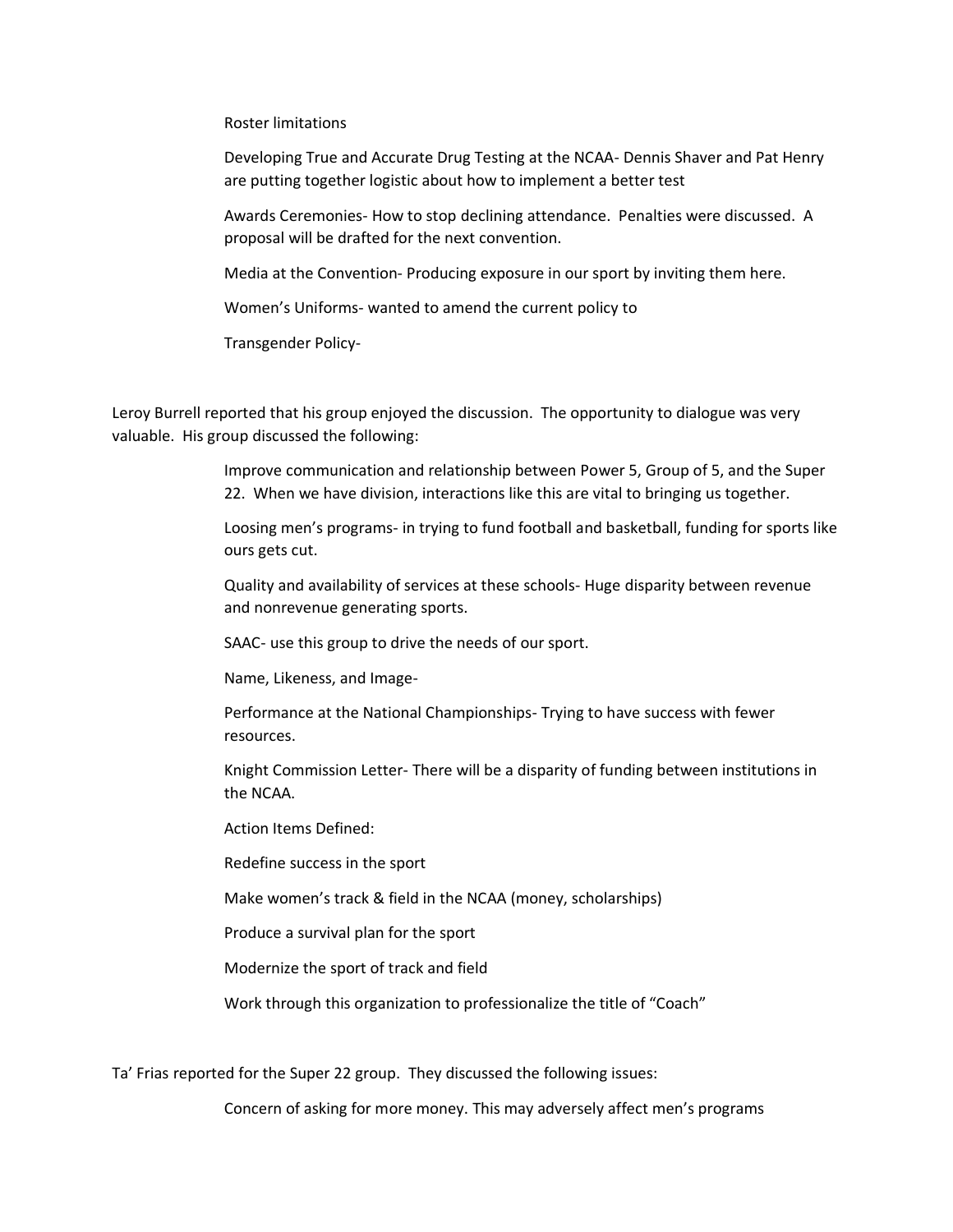Compiling a list of meets for more mid-major participation

Continuing this format and participation as this continues to grow

President Price Smith moved into the voting session. She explained the membership vs. unit votes.

Voting began with the USTFCCCA Elections:

President Candidate(s)Dave Shoehalter

353-20-39

Vice President Candidates

1Ta' Frias 218

2Angie Martin 180

### Policies

Event Area/ Significant Issue Committees

312-77-25

Change Proposal Presentation

257-108-45

UNIT Votes

NCAA Playing Rules

Viewing of Videotaped Attempts

353-32-4

#### Allowable Precipitation in Jumping Events

233-120-37

Finals Qualification Process to Increase Collegiate Opportunities

272-85-28

Change the 1500m in Outdoor Track & Field to the Mile

57-326-5

NCAA Manual Changes